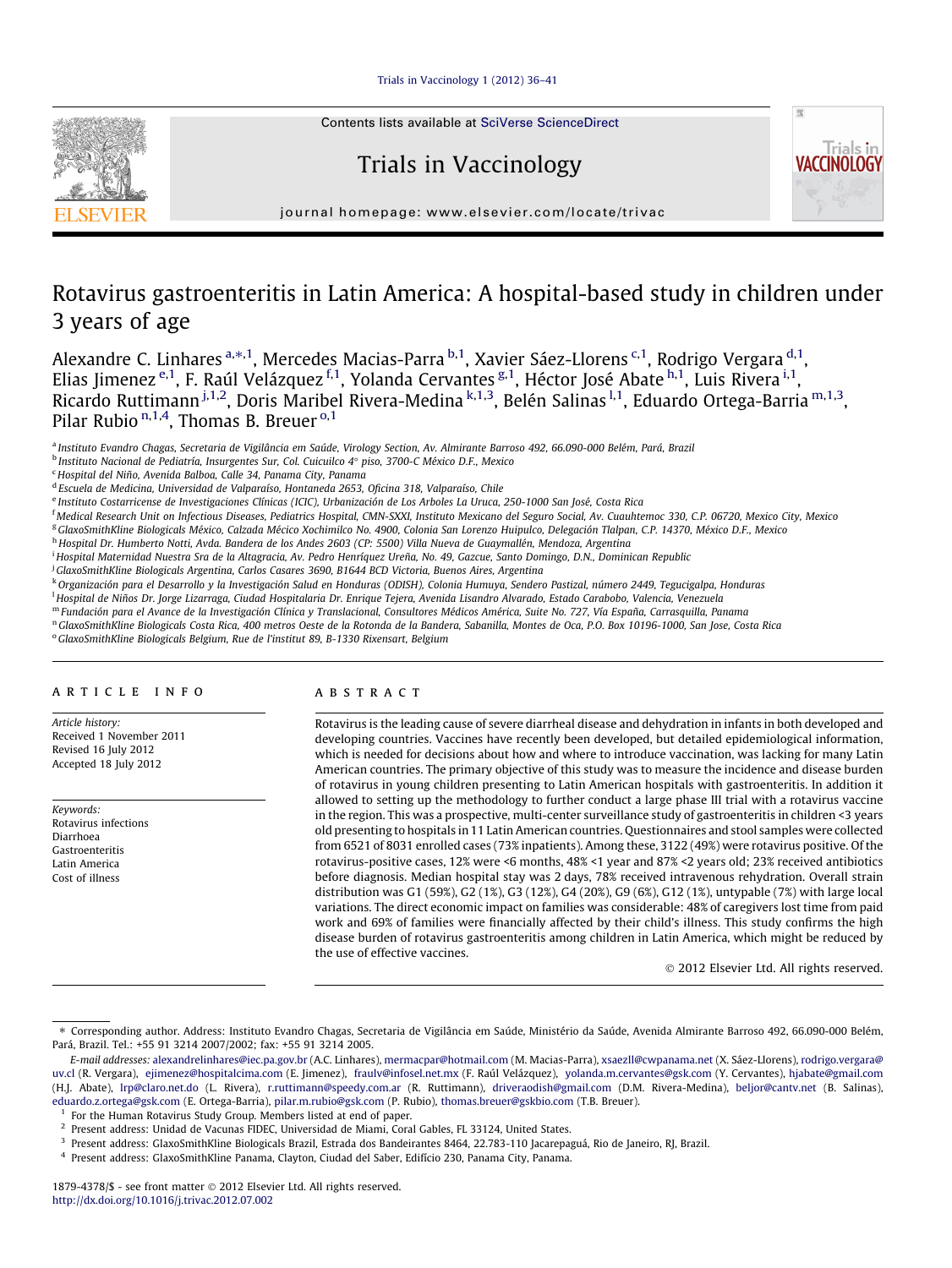## 1. Introduction

Rotavirus causes a considerable disease burden worldwide. Each year, rotavirus is estimated to be responsible for over 130 million cases of diarrhea, requiring 25 million clinic visits and 2 million hospitalizations [\[1\]](#page-4-0) and causing nearly 600,000 deaths in children under 5 years of age [\[2\].](#page-4-0) Although the incidence of rotavirus appears similar throughout the world, a disproportionate number of deaths occur in developing countries. Parashar et al. [\[1,2\]](#page-4-0) have estimated that 82% of rotavirus deaths occur in children in the poorest countries.

The World Health Organization (WHO) has identified rotavirus as 'the leading cause of severe diarrheal disease and dehydration of infants in both developed and developing countries [\[3\]](#page-4-0).

Detailed, prospective information on the burden of disease caused by rotavirus infection was lacking for many Latin American countries [\[1\].](#page-4-0) However, such information is essential to take decisions about whether and how to introduce vaccination [\[4\]](#page-4-0). In accordance with WHO recommendations [\[3\],](#page-4-0) this study was conducted to describe the epidemiology and disease burden of rotavirus in children under 3 years of age in various countries throughout Latin America. In addition to this, it was an opportunity of setting up the field and laboratory methodologies to subsequently conduct a large phase III trial with the human rotavirus vaccine in Latin America.

## 2. Material and methods

This was a multi-country, multi-center, prospective, hospitalbased study which took place in 75 centers spread over 11 Latin American countries: Argentina, Brazil, Chile, Colombia, Costa Rica, Dominican Republic, Honduras, Mexico, Nicaragua, Panama, and Venezuela. Centers were selected by their capacity to perform surveillance for acute gastroenteritis and their potential to further participate in a large safety and efficacy trial of RIX4414 vaccine (Rotarix™, GlaxoSmithKline [GSK] Biologicals, Rixensart, Belgium). The surveillance ran from November 2002 to September 2003, until the start of the trial, and was regarded as an opportunity to establish all logistic and laboratory methodologies required to conduct a subsequent large phase III trial with the RIX4414 vaccine. We aimed to enroll all children less than 3 years of age treated at participating hospitals for an episode of acute gastroenteritis. Acute gastroenteritis was defined as diarrhea (three or more looser stools within a day), with or without vomiting. Severe gastroenteritis was defined as hospitalization (at least over one night) with rehydration therapy (oral or intravenous (IV), equivalent to WHO plan B or C) at a medical facility for gastroenteritis.

After giving informed consent, parents, or guardians were asked or assisted to complete a questionnaire about the current episode of gastroenteritis, such as whether the child received oral or intravenous rehydration or antibiotics, and about the length of hospitalization. Additional treatment details were obtained from medical charts.

A questionnaire was used to collect details about socioeconomic impact for caregivers including: taking time off work; distance traveled to the hospital; cost of reaching the hospital; cost of medication, clinical tests and other medical fees; and the overall financial impact of the illness. The questionnaire was distributed to the parents of 50 consecutive inpatients and 50 consecutive outpatients per country at centers selected to give a representative sample across the study population.

Stool samples were collected for each episode, tested for rotavirus antigen, and, if found positive, genotyped. Initial testing was performed at local centers. Rota-Strip (Coris BioConcept, Gembloux, Belgium) or ELISA (Premier Rotaclone, Medidian Diagnostics Inc., USA) was used to detect rotavirus antigen. Genotyping was performed using reverse transcriptase polymerase chain reaction (RT-PCR) techniques [\[5\]](#page-4-0). Further genotyping on samples that could not be characterized by local centers was performed at GSK Biologicals, Rixensart, Belgium.

## 3. Results

The surveillance period lasted from November 2002 to September 2003. Study duration at each center varied between 2 and 8 months, depending on when surveillance started [\(Table 1\)](#page-2-0).

## 3.1. Subjects and stool samples

A total of 8031 children with acute gastroenteritis were enrolled, of whom 73% (5867) were considered inpatients and 27% (2157) outpatients (hospitalization status was missing in 7 cases). The number of subjects enrolled by country is summarized in [Table 1.](#page-2-0) The male:female ratio was 1.4:1. The median age of the subjects was 1 year. Stool samples were collected from 81% of patients. Sampling frequency varied by country, ranging from 48% in Brazil and 59% in Chile, to almost 100% in all other countries. Of the 6361 stool samples tested for rotavirus, 49% (3122) tested positive. The proportion of rotavirus-positive samples showed seasonal variation, with country-specific values ranging from 4% to 79% of cases each month. Of the rotavirus-positive cases, 12% (379) were under 6 months old, 35% (1107) were between 6 and 11 months old, 40% (1239) were between 12 and 23 months old, and 13% (397) were between 24 and 35 months old. The age distribution varied between countries. In Venezuela, for example, a higher proportion of rotavirus infections occurred in very young children (11% of cases were less than 3 months of age compared with 1.5% or less in other countries in this study). The proportion of children aged less than 7 months was highest in Venezuela and the Dominican Republic (30% and 28%, respectively compared with 6–18% in other countries). In Colombia, children were only enrolled from 6 months of age. [Fig. 1](#page-2-0) shows the proportion of cases at different ages by country and overall.

## 3.2. Genotypes

Genotype data were available from 1236 samples. Overall, 59 (5%) had mixed genotypes, with relatively high rates in Mexico (15%) and Nicaragua (21%). A total of 7% of samples were untypable. [Table 2](#page-3-0) shows strain distribution by country. The most common strain was G1 (59% overall) except in Chile, where G4 predominated, and in Costa Rica and Nicaragua where G3 predominated. G9 was as high as 22% of cases in Brazil and 14% in Mexico. G12 was found occasionally in Brazil, Mexico, and the Dominican Republic. A total of 15 strains (11%) from the Dominican Republic were of non-human origin.

#### 3.3. Treatments and outcomes

Before coming to the hospital, 5% of children (390) received IV rehydration, 46% (3657) received oral rehydration, and 23% (1815) received antibiotics. At the hospital, 78% (6263) received IV rehydration, 63% (5028) received oral rehydration, and 30% (2415) received antibiotics. The proportions receiving these treatments were similar for rotavirus-positive and rotavirus-negative cases. Median duration of hospitalization was 2 days for both rotavirus-positive and negative cases. However, national medians ranged from 0 (in the Dominican Republic) to 4 days (in Brazil). Two fatalities occurred among the 2290 children with RV for whom the outcome was known.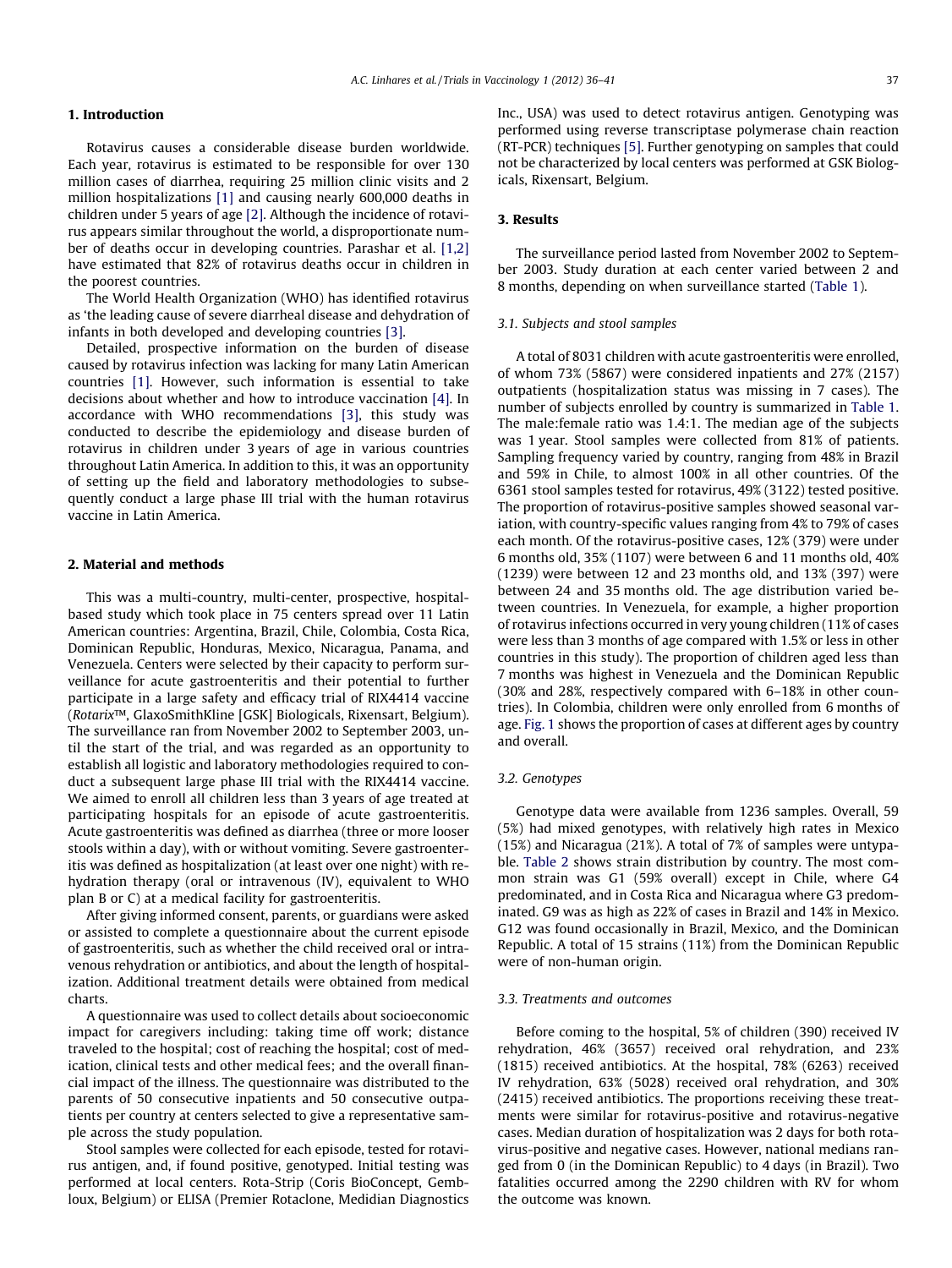<span id="page-2-0"></span>

| Table 1                                                                                                     |
|-------------------------------------------------------------------------------------------------------------|
| Study duration, enrollment and range of monthly percentages of rotavirus-positive stool samples by country. |

|                   | Study start       | Study end         | Study duration<br>(days) | Children | N (samples | % Rotavirus positive stool samples |                    |                    |  |
|-------------------|-------------------|-------------------|--------------------------|----------|------------|------------------------------------|--------------------|--------------------|--|
|                   |                   |                   |                          | enrolled | tested)    | Overall                            | Maximum<br>monthly | Minimum<br>monthly |  |
| Argentina         | <b>March 2003</b> | <b>July 2003</b>  | 150                      | 639      | 580        | 50                                 | 55                 | 43                 |  |
| Brazil            | <b>March 2003</b> | September<br>2003 | 194                      | 1475     | 680        | 46                                 | 58                 | 38                 |  |
| Chile             | January 2003      | June 2003         | 158                      | 886      | 525        | 51                                 | 60                 | 35                 |  |
| Colombia          | May 2003          | June 2003         | 50                       | 55       | 46         | 17                                 | 24                 | 14                 |  |
| Costa Rica        | December<br>2002  | June 2003         | 190                      | 795      | 635        | 53                                 | 63                 | 11                 |  |
| Dominican<br>Rep. | January 2003      | June 2003         | 153                      | 400      | 395        | 62                                 | 80                 | 35                 |  |
| Honduras          | January 2003      | June 2003         | 151                      | 405      | 394        | 37                                 | 52                 | 9                  |  |
| Mexico            | January 2003      | June 2003         | 179                      | 1306     | 1154       | 59                                 | 79                 | 10                 |  |
| Nicaragua         | <b>March 2003</b> | June 2003         | 114                      | 229      | 219        | 61                                 | 70                 | 51                 |  |
| Panama            | January 2003      | June 2003         | 161                      | 1491     | 1432       | 41                                 | 67                 | 4                  |  |
| Venezuela         | November<br>2002  | June 2003         | 220                      | 350      | 301        | 40                                 | 78                 | 8                  |  |
| Overall           | November<br>2002  | September<br>2003 | 315                      | 8031     | 6361       | 49                                 | 55                 | 27                 |  |

#### 3.4. Economic impact of rotavirus infection on families

The cost questionnaire was completed by 675 caregivers (96% of whom were the child's parents) looking after children with rotavirus-positive disease. The median distance to bring the child to hospital was 8 km (but ranged from 0.1 to 148 km); 71% of relatives had to pay for this transport and 58% had to pay for transport to visit their child. The median number of trips to the hospital to visit their child was three (ranging from 1 to 24). The most common modes of transport were buses or trains (used for 33% of all journeys), then taxis (28%) or cars (25%).

Nearly half the caregivers (46%) paid for medication, 14% paid for clinical tests, 34% for consultation, and 45% for other fees. The proportion of families paying for each aspect varied considerably by country. Of those completing the questionnaire, 48% (320) had lost time from paid work, with a median of 12 h (range 1–108) lost. Most families (69%) stated that they had been financially affected by their child's illness. Families paid for medical expenses by borrowing in 52% of cases, while 31% said they had to cut other expenses, 29% used savings, 11% asked for donations, and 3% sold assets.



Fig. 1. Cumulative age distribution (%) of rotavirus-positive subjects by country and over all countries. This figure shows the proportion of cases at different ages by country and overall.

#### 4. Discussion

This multi-country, prospective, hospital-based study of 8031 children represents the largest epidemiological study of rotavirus gastroenteritis in Latin America to date. It confirms the considerable disease burden associated with rotavirus infection in children less than 3 years of age.

Rotavirus was identified from almost half the children (49%) who received treatment at a hospital for acute gastroenteritis. This finding is similar to that reported previously [\[6\]](#page-4-0), where rotavirus was found in 47% of children under 36 months hospitalized with diarrhea during a period of 2 years in Chile, 38% in Venezuela, and 71% in Argentina. In a 5-year study in Venezuela, rotavirus was observed in 43% of inpatient cases [\[7\].](#page-4-0) In another 5-year Venezuelan study, rotavirus accounted for 31% of gastroenteritis hospitalizations [\[8\]](#page-4-0). A review of 18 studies across Latin America reported a median rate of rotavirus of 31% in both inpatients and outpatients [\[4\]](#page-4-0).

Although rotavirus infection shows a seasonal pattern, it has been shown to occur all year round [\[7,9\].](#page-4-0) Kane et al. [\[4\]](#page-4-0) noted that 'in most countries, rotavirus was detected throughout the year' and found only two locations in Brazil where rotavirus was not detected for two consecutive months. Velázquez et al. [\[10\]](#page-4-0) showed a peak in mortality in childhood diarrhea during the fall-winter season in Mexico which coincided with a higher proportion of rotavirus-positive cases. In our study, rotavirus accounted for about 10% of cases of gastroenteritis in the months when it was least prevalent and up to 80% in the high season.

The majority of cases of rotavirus gastroenteritis (87%) occurred in children under 2 years of age. About half of the cases (48%) occurred under 1 year of age, ranging from 31% in Chile to 71% in Venezuela. This matches findings from earlier studies in the region. Kane et al. [\[4\]](#page-4-0) found that between 40% and 50% of cases occur before the age of 1 year in Argentina, Brazil and Paraguay. Similarly to our findings, one Venezuelan study in Caracas found a high proportion (85%) of patients with rotavirus gastroenteritis presenting to a hospital to be under 1 year of age [\[7\]](#page-4-0). A study from Valencia in Venezuela also found that children aged 3–11 months had the highest frequency of rotavirus infection and more serious disease than those aged 2–5 years [\[8\]](#page-4-0). In this study, the proportion of children under 12 months was lower in Valencia than Caracas (61% vs. 85%). In some countries, rotavirus infection occurs at a particularly early age, possibly due to factors such as heavier exposition owing to high population density, broad strain diversity, and the year-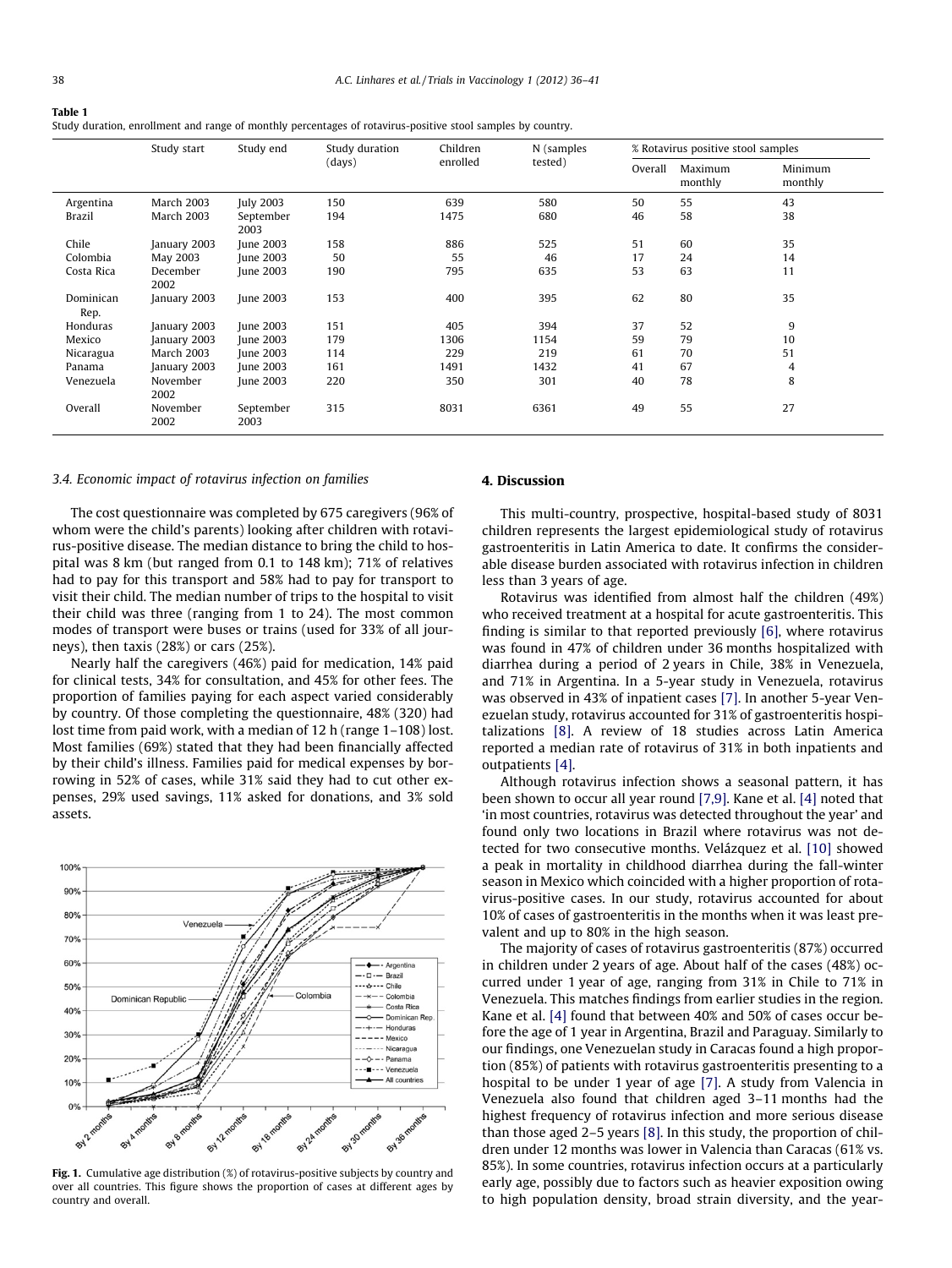<span id="page-3-0"></span>

| Table 2                                                                 |
|-------------------------------------------------------------------------|
| Rotavirus strain distribution: % of subjects with strains of each type. |

|                | N samples serotyped | G <sub>1</sub> | G <sub>2</sub> | G <sub>3</sub> | G <sub>4</sub> | G <sub>9</sub> | G12      | Mixed | Untypable       |
|----------------|---------------------|----------------|----------------|----------------|----------------|----------------|----------|-------|-----------------|
| Argentina      | 95                  | 96             |                | U              |                |                | $\Omega$ |       |                 |
| <b>Brazil</b>  | 272                 | 68             |                | 0.4            |                | 22             |          |       |                 |
| Chile          | 265                 | 23             |                |                | 73             |                |          |       |                 |
| Colombia       | 8                   | 88             |                |                |                |                | O        |       |                 |
| Costa Rica     | 81                  | 30             | 0              | 68             |                |                | $\Omega$ |       |                 |
| Dominican Rep. | 131                 | 57             |                | 21             |                |                |          |       | 19 <sup>a</sup> |
| Honduras       | 83                  | 100            |                |                |                |                | ŋ        |       |                 |
| Mexico         | 78                  | 79             |                | h              | 14             | 14             |          | 15    |                 |
| Nicaragua      | 94                  | 45             |                | 49             | 24             |                |          | 21    |                 |
| Panama         | 100                 | 89             |                |                |                |                | $\Omega$ |       |                 |
| Venezuela      | 29                  | 45             |                | 14             | 21             |                | $\Omega$ |       | 28              |
| Overall        | 1236                | 59             |                | 12             | 20             |                |          |       |                 |

Note: % across strains can be >100% due to mixed infections.

<sup>a</sup> Including 11% of non-human origin.

round occurrence of the disease. In Brazil for example, 35% of all rotavirus infections occur by 6 months of age [\[11\]](#page-5-0).

Detailed information about the age distribution is crucial for designing a vaccine and planning an effective vaccination program. To be effective for Latin America, a rotavirus vaccine must offer protection before the age of 4 months and last until at least 2 years of age when the period of highest risk for severe disease and mortality has passed. Encouraging data on the efficacy of a new human attenuated rotavirus vaccine have recently been published [\[9\].](#page-4-0) As of May 2010, 13 Latin American countries have introduced Rotarix™ (GlaxoSmithKline, Rixensart, Belgium), into the national expanded program for immunization. In addition, RotaTeq™ (Merck Vaccines, Whitehouse Station, New Jersey, USA) has been integrated into the National Immunization Programs of two countries.

In line with the global distribution of genotypes [\[10,12,13\]](#page-4-0), and with an earlier study in Mexico [\[14\]](#page-5-0), G1 was the most common strain overall. However, the emergence of G9 as an important genotype in Brazil and Mexico is significant. This suggestion of an increasing importance of G9 in Latin America matches the finding that the G9 type is emerging in other regions as well [\[13,15–20\].](#page-5-0)

The proportion of the G2 genotype in our study was low (1%) [\[21,22\]](#page-5-0). This strain had a higher prevalence in the past and accounted for outbreaks a decade ago [\[13,23,24\]](#page-5-0). Rodriguez et al. [\[14\]](#page-5-0) found the G2 serotype to represent, on average, 16% among samples collected from 8 Mexican centers between 1994 and 1997. However, a low prevalence of G2 was also found in a recent study in Colombia which found serotypes G1, G3 and G9 representing 57.9%, 21.1% and 15.8% of all typed samples, but G2 comprised only 5.3% (20). Finally, the preponderance of G3 in Nicaragua and Costa Rica, as well as G4 in Chile, suggest the presence of local epidemics. Equally, G4 has also been described in epidemics in Italy and Spain [\[25–27\]](#page-5-0). Overall, our findings are suggestive that genotype distribution varies largely according to location, even when data are collected during the same season.

This study also illustrates the substantial economic burden of rotavirus infection. Most cases presenting to the study centers were hospitalized (with a median stay of 2 days) and most required IV rehydration. About one in four children also received antibiotics, which in most cases were not warranted. The current study also examined the direct economic effects on affected families and showed considerable time taken from work and a marked financial impact on families, about half of whom reported borrowing money to pay medical expenses.

The current study had some limitations. Because, in most of the countries, surveillance occurred mainly during the expected rotavirus season, the proportion of cases caused by rotavirus (49%) may be an overestimate that would mainly reflects the disease burden during the rotavirus season. However, our findings are similar to those of earlier studies [\[6,7\]](#page-4-0), suggesting that they may provide a reasonably accurate picture. As the study did not run for an entire year, we did not estimate the annual incidence of acute gastroenteritis in our study population. Two epidemiological studies to estimate the incidence of rotavirus-associated hospitalizations have just been concluded in Argentina and the Dominican Republic. Those studies lasted for 1 and 2 years respectively and will therefore provide additional reliable incidence information.

This study exemplifies the considerable disease burden associated with rotavirus infection in Latin America. It confirms the observation that children between 6 months and 2 years of age are most commonly affected. As expected, G1 was the most common serotype responsible for rotavirus infections, although G3, G4 and especially G9 were also found to be important, varying by location. Our findings also indicate that rotavirus infection poses a considerable socio-economic burden for the families affected. Given the prevalence and disease burden of rotavirus infection in Latin America, a safe and effective vaccine could provide important public health benefits.

#### Trademarks

Rotarix is a trademark of GlaxoSmithKline group of companies. RotaTeq is a trademark of Merck and Co., Inc. group of companies.

## Conflict of interests

All investigators were funded through their institutions by GlaxoSmithKline Biologicals.

Yolanda Cervantes, Ricardo Rüttiman, Eduardo Ortega-Barria, Pilar Rubio and Thomas B. Breuer were employed by GlaxoSmithKline Biologicals at the time of this study.

Alexandre C. Linhares, Mercedes Macias-Parra, Xavier Sáez-Llorens, Rodrigo Vergara, Elias Jimenez, F. Raúl Velázquez, Héctor José Abate, Luis Rivera, Doris Maribel Rivera-Medina and Belén Salinas declare no conflict of interests.

## Role of the funding source

GlaxoSmithKline (GSK) Biologicals was the funding source and was involved in all stages of the study conduct and analysis. GSK Biologicals also funded all costs associated with the development and the publishing of the present manuscript. The corresponding author had full access to the data and was responsible for submission of the publication.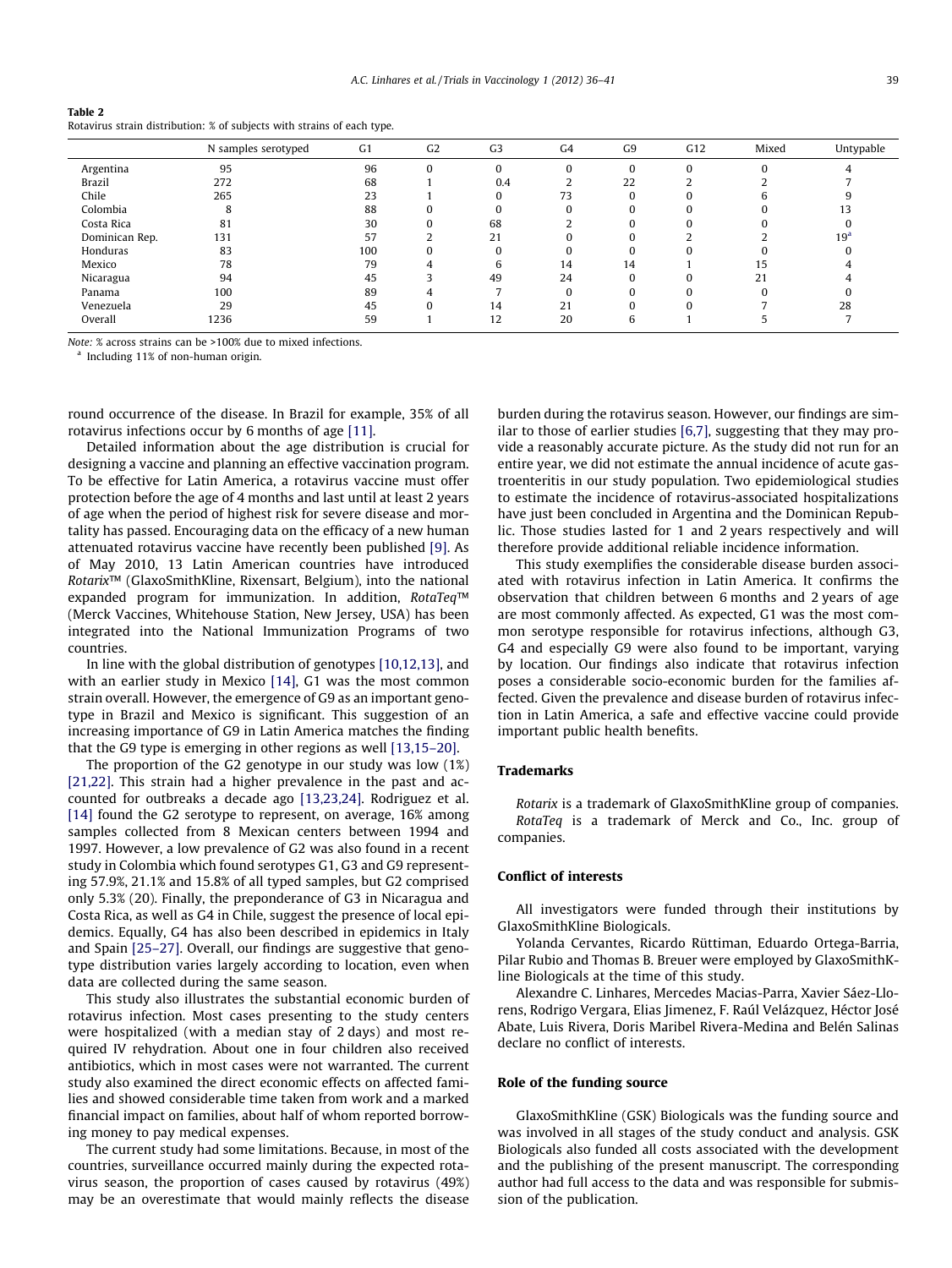#### <span id="page-4-0"></span>Acknowledgements

Members of Human Rotavirus Study Group:

Dr. Eugenia Nandi (PI Hospital del Niño Morelense, Cuernavaca, México), Dr. Noris Pavía-Ruz (PI Hospital General de México, México D.F., México), Dr. Guillermo Ruiz-Palacios (PI Instituto Nacional de Ciencias Médicas y Nutrición, México D.F., México), Dr. Juan Carlos Tinoco (Co-Inv Hospital General de Durango, Durango, México), Dr. Jorge Salmeron (Co-Inv Instituto Mexicano del Seguro Social, Cuernavaca., México), Dr. Lourdes M Guerrero (Co-Inv Instituto Nacional de Ciencias Médicas y Nutrición, México D.F., México), Dr. Mercedes Macías-Parra (PI Instituto Nacional de Pediatría, México D.F., México), Dr. Raúl Velázquez (PI Hospital de Pediatría, Centro Médico Nacional Siglo XXI, Instituto Mexicano del Seguro Social, México D.F., México), Dr. Luis Rivera (PI Hospital Nuestra Señora de la Altagracia, Santo Domingo, Dominican Republic), Dr. Alexandre C. Linhares (PI Instituto Evandro Chagas, Secretaria de Vigilância em Saúde, Ministry of Health, Belém, Brazil), Dr. Joana D'Arc Pereira Mascarenhas, Dr. Maria Cleonice Aguiar Justino and Dr. Ivonne Benchimol Gabbay (Co-Inv Instituto Evandro Chagas, Secretaria de Vigilância em Saúde, Ministry of Health, Belém, Brazil), Dr. Rodrigo Vergara (PI Universidad de Valparaiso, Faculty of Medicine, Preclinical Department, Valparaiso, Chile), Dr. Miguel O'Ryan (PI Institute of Biomedical Sciences, Faculty of Medicine, University of Chile, Santiago de Chile, Chile), Dr. Ernesto Núñez (PI Universidad de Concepción, Concepción, Chile), Dr. Guillermo Venegas (PI Universidad de Concepción, Concepción, Chile), Dr. Héctor Abate (PI Hospital Dr. Humberto Notti, Mendoza, Argentina), Dr. Andrea Falaschi (SC Hospital Dr. Humberto Notti, Mendoza, Argentina); Dr. Irene Pérez Schael (Co-Inv Sección Enfermedades Entéricas, Instituto de Biomedicina-Fuvesin, Carmelitas, Caracas, Venezuela), Dr. Pío López (PI Clínica Materno Infantil Los Farallones, Cali, Colombia), Dr. Eduardo Ortega-Barría (PI Institute for Advanced Scientific Investigations and High Technology Services, Panamá, Panamá), Dr. Tirza de León (Co-Inv Unidad Materno-Infantil José Domingo de Obaldía, Chiriquí, Panamá), Dr. Xavier Saez-Llorenz (PI Hospital del Niño, Panamá, Panamá), Dr. Carlos Aranza (Co-Inv Hospital Valle Ceylan, Valle Ceylan, México), Dr. Doris Maribel Rivera-Medina (PI Hospital de Especialidades, Instituto Hondureño de Seguridad Social, Tegucigalpa, Honduras), Dr. Belén Salinas (PI Ciudad Hospitalaria Dr. Enrique Tejera-Insalud, Universidad de Carabobo, Servicio de Hidratación del Hospital de Niños, Valencia, Estado Carabobo, Venezuela), Dr. Felix Espinoza (PI Universidad Nacional Autónoma de León, León, Nicaragua), Dr. Elias Jimenez (PI Institutos Médicos Neeman ICIC SA, San José, Costa Rica), Dr. Vesta Richardson (PI Hospital Infantil de México, México D.F., México), and Dr. Ricardo Rüttimann, Dr. Yolanda Cervantes, Dr. Thomas Verstraeten and Dr. Thomas Breuer from GlaxoSmithKline Biologicals.

Human Rotavirus Study Group contributions:

Publication Steering Committee: A.C. Linhares, F.R. Velázquez, X. Sáez-Llorens, M. Macías-Parra, R. Vergara, E. Jimenez, H. Abate, B. Salinas, E. Ortega-Barría, and T. Breuer.

Investigators or Coinvestigators: Argentina (639 participants): H. Abate; Brazil (1475 participants): A.C. Linhares; Chile (886 participants): M. O'Ryan, E. Nuñez, G. Venegas and R.F. Vergara; Colombia (55 participants): P. Lopez; Costa Rica (795 participants): Elias Jimenez; Dominican Republic (400 participants): L. Rivera; Honduras (405 participants): D.M. Rivera-Medina; Mexico (1306 participants): F.R. Velázquez, M. Macías-Parra, J.C. Tinoco, G.M. Ruiz-Palacios, N. Pavía-Ruz, V.Richardson, J. Salmerón, C. Aranza, E. Nandi and L.M. Guerrero; Nicaragua (229 participants): F. Espinoza; Panama (1491 participants): E. Ortega-Barría, X. Sáez-Llorens and T. de León; and Venezuela (350 participants): B. Salinas and I. Pérez-Schael.

Medical Directors: A. Abdelnour, Y. Cervantes, M. Navarrete, J.C. Ovalle, R. Rüttimann, N. Sanchez, and J.P. Yarzabal.

Central Study Coordinators: A. Acero, V.A. Alvarez, F. Cubas, L. Diaz, P. Dieryck, T. Herremans, P. Maldini, M. del Carmen Martinez, M. Medina, C. Rasshofer Padilla, V. Reynaert, L.E. Rodriguez, M. Rojas, A. Sabillon, S. Sumanen, D. Valera, and I. Zenteno.

Contributors:

Study development: T. Breuer, T. Verstraeten, B. Cheuvart, B. De Vos, P. Gillard, B.L. Innis, and N. Tornieporth (GlaxoSmithKline Biologicals, Belgium and Brazil). Acquisition or interpretation of data: G.M. Ruiz-Palacios, I. Pérez-Schael, F.R. Velázquez, H. Abate, T. Breuer, F. Espinoza, P. Gillard, B.L. Innis, Y. Cervantes, A.C. Linhares, P. López, M. Macías-Parra, E. Ortega-Barría, V. Richardson, D.M. Rivera-Medina, L. Rivera, B. Salinas, N. Pavía-Ruz, J. Salmerón, R. Rüttimann, J.C. Tinoco, E. Nuñez, M.L. Guerrero, J.P. Yarzábal, S. Damaso, N. Riley, X. Sáez-Llorens, R.F. Vergara, B. De Vos, and M. O'Ryan. Revision and final approval of the manuscript: A.C. Linhares, F.R. Velázquez, H. Abate, T. Breuer, T. Verstraeten, M. Macías-Parra, E. Ortega-Barría, B. Salinas, R. Rüttimann, N. Sánchez, X. Sáez-Llorens, R.F. Vergara. Statistical analyses: B. Cheuvart and S. Damaso, N. Riley (GlaxoSmithKline Biologicals, Belgium). Medical writing and editorial assistance: Liz Wager and Véronique Delpire (on behalf of GlaxoSmithKline Biologicals, Belgium).

Coordination of manuscript submission and revision: N. Sanchez (GlaxoSmithKline, Brazil) and V. Delpire (on behalf of Glaxo-SmithKline Biologicals, Belgium).

Statistical analyses: B. Cheuvart, S. Damaso, and N. Riley (Glaxo-SmithKline Biologicals, Belgium).

Medical writing and editorial assistance: Liz Wager and Véronique Delpire (on behalf of GlaxoSmithKline Biologicals, Belgium).

All authors were involved in the critical revision of drafts and have approved the final manuscript version for submission.

## References

- [1] U.D. Parashar, E.G. Hummelman, J.S. Bresee, M.A. Miller, R.I. Glass, Global illness and deaths caused by rotavirus disease in children, Emerg. Infect. Dis. 9 (2003) 565–572.
- [2] U.D. Parashar, C.J. Gibson, J.S. Bresse, R.I. Glass, Rotavirus and severe childhood diarrhea, Emerg. Infect. Dis. 12 (2006) 304–306.
- [3] World Health Organization, State of the Art of New Vaccines: Research & Development, World Health Organization, 2009. Available at: [http://](http://www.who.int/vaccine_research/en/) [www.who.int/vaccine\\_research/en/](http://www.who.int/vaccine_research/en/) (accessed 5.12.09).
- [4] E.M. Kane, R.M. Turcios, M.L. Arvay, S. Garcia, J.S. Bresee, R.I. Glass, The epidemiology of rotavirus diarrhea in Latin America. Anticipating rotavirus vaccines, Rev. Panam. Salud Publica 16 (2004) 371–377.
- [5] X.L. Pang, J. Joensuu, Y. Hoshino, A.Z. Kapikian, T. Vesikari, Rotaviruses detected by reverse transcription polymerase chain reaction in acute gastroenteritis during a trial of rhesus-human reassortant rotavirus tetravalent vaccine: implications for vaccine efficacy analysis, J. Clin. Virol. 13 (1999) 9–16.
- [6] M. O'Ryan, I. Perez-Schael, N. Mamani, A. Pena, B. Salinas, G. Gonzalez, F. Gonzalez, D.O. Matson, J. Gomez, Rotavirus-associated medical visits and hospitalizations in South America: a prospective study at three large sentinel hospitals, Pediatr. Infect. Dis. J. 20 (2001) 685–693.
- [7] I. Perez-Schael, R. Gonzalez, R. Fernandez, E. Alfonzo, D. Inaty, Y. Boher, L. Sarmiento, Epidemiological features of rotavirus infection in Caracas, Venezuela: implications for rotavirus immunization programs, J. Med. Virol. 59 (1999) 520–526.
- B. Salinas, G. Gonzalez, R. Gonzalez, M. Escalona, M. Materan, I.P. Schael, Epidemiologic and clinical characteristics of rotavirus disease during five years of surveillance in Venezuela, Pediatr. Infect. Dis. J. 23 (2004) S161–S167.
- [9] G.M. Ruiz-Palacios, I. Perez-Schael, F.R. Velazquez, H. Abate, T. Breuer, S.C. Clemens, B. Cheuvart, F. Espinoza, P. Gillard, B.L. Innis, Y. Cervantes, A.C. Linhares, P. Lopez, M. Macias-Parra, E. Ortega-Barría, V. Richardson, D.M. Rivera-Medina, L. Rivera, B. Salinas, N. Pavia-Ruz, J. Salmeron, R. Ruttimann, J.C. Tinoco, P. Rubio, E. Nunez, M.L. Guerrero, J.P. Yarzabal, S. Damaso, N. Tornieporth, X. Saez-Llorens, R.F. Vergara, T. Vesikari, A. Bouckenooghe, R. Clemens, B. De Vos, M. O'Ryan, Human Rotavirus Vaccine Study Group, Safety and efficacy of an attenuated vaccine against severe rotavirus gastroenteritis, N. Engl. J. Med. 354 (2006) 11–22.
- [10] F.R. Velazquez, H. Garcia-Lozano, E. Rodriguez, Y. Cervantes, A. Gomez, M. Melo, L. Anaya, J.C. Ovalle, J. Torres, B.D.D. Jesus, C. Alvarez-Lucas, T. Breuer, O. Munoz, P. Kuri, Diarrhea morbidity and mortality in Mexican children: impact of rotavirus disease, Pediatr. Infect. Dis. J. 23 (2004) S149–S155.